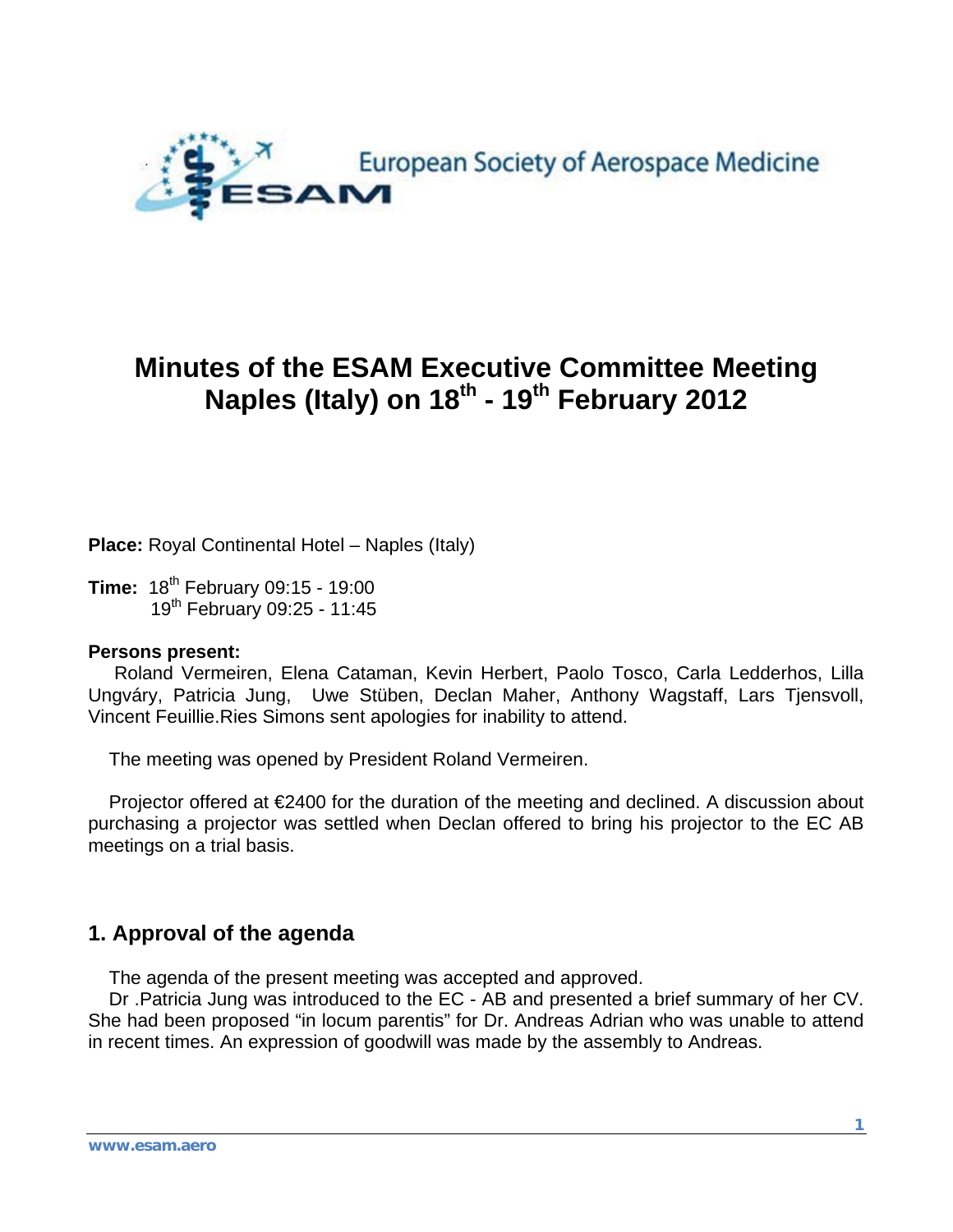## **2. Approval of the minutes of the EC & GA meetings in Bucharest**

The minutes of the EC meeting in Bucharest, 14<sup>th</sup> September 2011 and those of the GA in Bucharest, 16<sup>th</sup> September 2011 were approved by the EC.

### **3. Registration new Statutes in Germany**

 Carla described the requirement for the registration of the new statutes. Two members of the EC must go to the notary. This can be the president and, or the two vice presidents, or allow the delegation of other members. Roland can go anywhere in Europe and see a notary, then Carla can access a local notary and the signatures can be sent to Cologne, but we now have a change in the EC and this has to be recorded. He will go to Brussels with a copy of both the old and new statutes and the minutes of the GA and the registration of ESAM, as held by Paolo. Carla briefed the EC with the requirements.

 The logistics were teased out. This will be a cumbersome task to be repeated all the time on each election. Kevin said ESAM needed to have the high level of proof of registration in the early years, but perhaps the new president could look at a new system to be considered. ESAM should continue to be registered and also to have insurance when we will need protection against a claim for damages etc.

 A discussion followed about the various forms of insurance that are available and which types would be appropriate. E.g. Personal Liability for the President and the two vice presidents as these are the only individuals sanctioned to speak on behalf of ESAM. Public Liability Insurance could be sought for meetings.

 Roland said there might be a need for the Treasurer and the registration to be in the same country. There is no hunger to make a change, but if the rules become too onerous, then a move could be considered. Uwe suggested it can be put in the statutes that there is a decision that one person is appointed as a delegate of the EC as per the protocol that is drawn up here today. Only this documented right is given to the delegate.

 Decision: Uwe will explore Accidental and Personal liability Insurance. A final decision will be based on the results.

 Kevin referred to the old statutes that are extant. Andreas is being replaced by Patricia for the remaining period until the next GA, when her nomination will be added to the notary.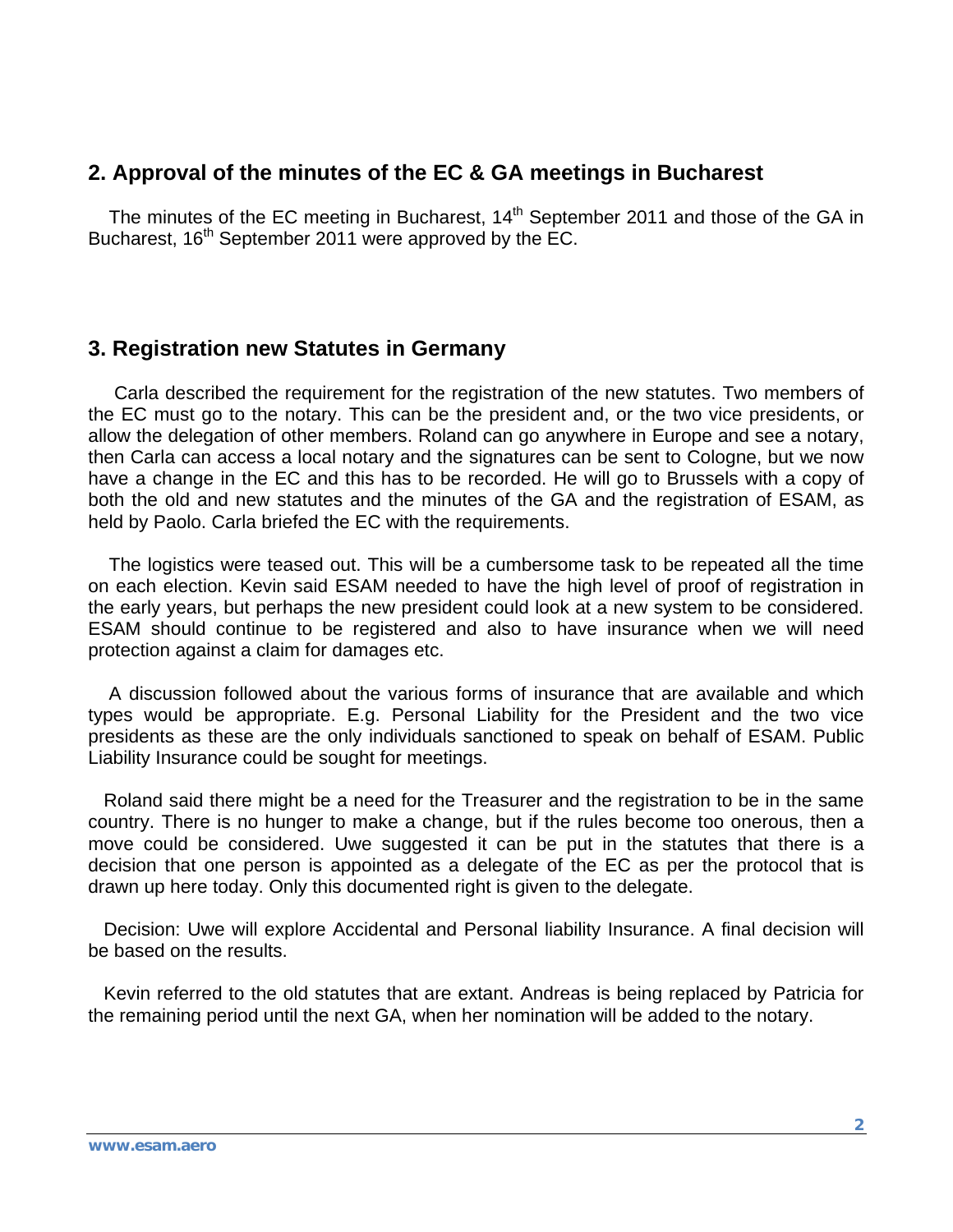# **4. GA 2011 and virtual GA with electronic voting**

Practical organisation (attendance, last minute problems with voting)

Electronic vote President-elect and 2<sup>nd</sup> Auditor

 Roland said we need to start up the electronic voting system again for the new EC. The deadline is September 2012. Kevin noted that if the notary doesn't support the electronic voting system, then it has major implications for the working of the GA and the voting.

 Roland thanked Lilla and Kristoffer for their input making the electronic voting a successful procedure. Paolo will contact the societies for contact details every three months. More than one contact person can be offered by member organizations. We should make available more information about events and non confidential information regarding the EC. Dissemination of the information via the website is most efficient.

Decision. Current methods:

- 1) Paolo will chase contacts, every three months by sending a reminder.
- 2) Contacts update from a drop down list on the website with hyperlink to allow correction.
- 3) Carla will need to update the contact details for billing members.

 A unanimous vote for Kevin a president elect and David Doyle as second auditor was recorded.

 A review of the electronic voting procedure took place. Lilla pointed out that the head of the nomination committee needs to be very precise and that there should be a clear process. Kevin said it should be the head of the Nomination Committee who organizes an efficient vote, known in advance, whether it is real or virtual.

 It worked well. There was one complaint that a representative ran out of time to vote. The representative should be able to delegate to another member. Kevin made it clear that delegation can be by proxy, the standard form still needs to be produced. If electronic voting is not brought in, then there will be a requirement for proxy voting.

 Decision: Kevin will present the electronic voting and proxy update in his blog to update and include Lilla's role.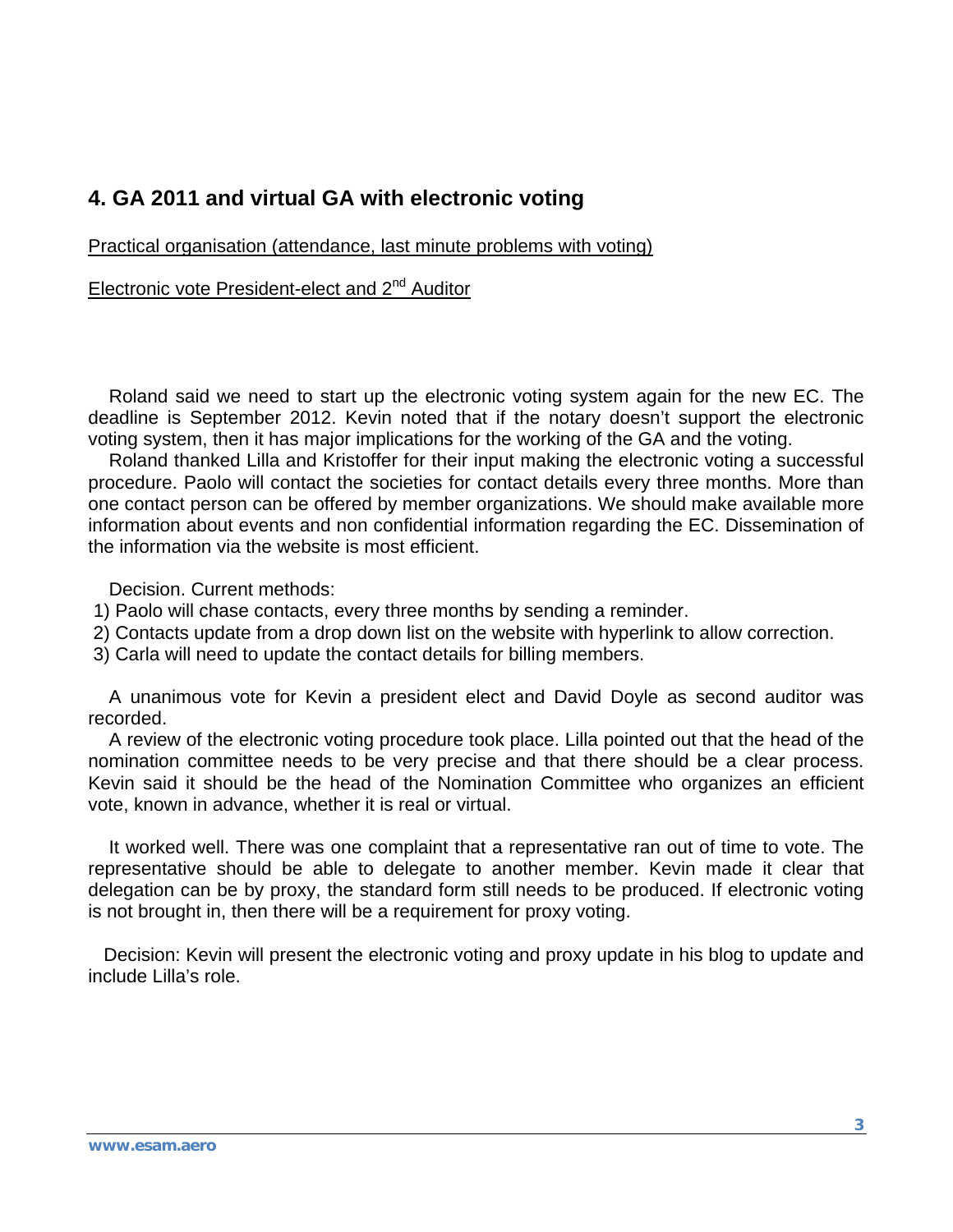# **5. Advisory Board**

#### AB report

Activities / position papers: FTL position text / insulin proposal / scientific ESAM Journal online (+ report E-Journal meeting 17 February at 18:00 in the hotel

#### Space medicine subgroup

#### Appointment AB members

 Ries was unable to attend the meeting but had prepared a comprehensive statement about insulin treated pilots that was discussed at length and in great detail. This has been detailed in the AB Report.

 Paolo will contact Prof. Strollo requesting the addendum on the paper. The proposal for a dedicated AeMC per country for these applicants has been made.

 The first comment related to the issue of "tight" versus "loose" glucose control; the cardiovascular risk paradox, along with the ethical issues of exposing the pilot to potential risk set by a regulation rather than therapeutic indication. The second comment was the need for the other crew to know what to do and what to watch out for in the insulin dependent pilot. Type 1 may be motivated to tighter control, better monitoring and compliance probably, compared to the Type 2 group.

 EASA has already accepted to consider the use of insulin, asking Roland to re-write the text on endocrinology. It is probably not a question of "If" the change will occur, but "How" to implement the change.

 The EC debated the input of specialist medical advice to EASA to assist in its rule making/AMC tasks.

 Disappointment was expressed that EASA had not allocated any funding for such external expertise, despite being a large and well-funded body

 Views were expressed that such advice should be withheld unless it was paid for. The opposing view expressed felt that to do this risked being marginalised, at a time when ESAM has achieved some influence.

 It was acknowledged that ESAM is not in a position to fully fund the breadth of advice required. A suggestion was made to build up a fund for such advice. It was acknowledged that the ultimate responsibility for poor regulation rests with EASA, and that ESAM should maintain its independence as an advisor. Any advice given by ESAM should be based on a review of the best available science, and/or on access to a wide range of expert opinion. Scientific data are needed to improve the regulation.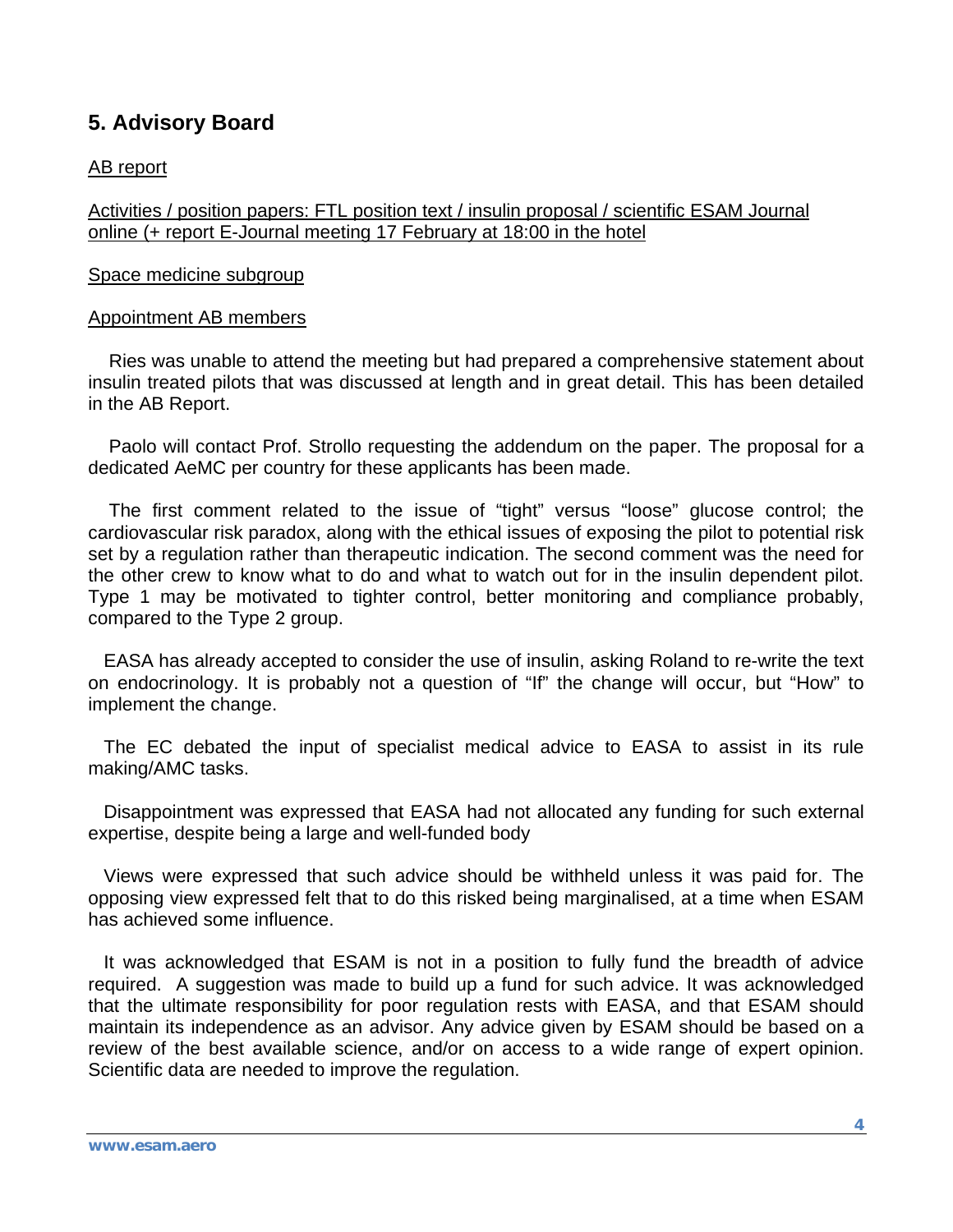Roland requested papers on anti-coagulation; diabetes; epilepsy; consequences of sudden incapacitation, its probability and on risk assessment for aero-medical decision making (the 1% rule). FTL for medical emergency operations (airplanes and helicopters) should be considered.

 Reference was made to last night's meeting headed by Prof Jürgen Graf. In summary; initially there will be no journal, but a group that will assist those who wish to be published, but have not the access or experience to do this, The aim would be to allow publishing in the Blue Journal, and start by a review of the publish status in Europe by year, state and topic.

 Uwe retired from the AB committee and has proposed Prof. Jürgen Graf to take up the role of vice chairman.

 Roland proposed Ries as Chair, Declan as Secretary and Jürgen Graf as Vice Chair to the AB committee, and Vincent as an additional member of the AB from SOFRAMAS.

Roland proposed, Kevin seconded and the EC accepted.

# **6. GA & ECAM 2012**

Update ECAM 2012 / website / flyers and posters

Search for candidates EC / co-opted members EC

#### Nomination Committee appointment & electronic voting

 Kevin presented an overview of ECAM 3 highlighting the content of the weekend. There will be a progression in content from medicine in the most stable to the most extreme environments. The meeting will be opened by a government minister. Scientific abstracts will be presented. The content will be tailored to the papers submitted. The Gala dinner is sponsored by The Hyperbaric Association of Britain. On Sunday morning, there will be the space to allow the presentation of 17 abstracts. Declan will organize the scoring. The GA is a two hour slot during lunch, with a break for tea and coffee. It is possible to attend the GA free of costs, but lunch must be paid for. The space element is part-funded by AsMA. The meeting will finish with a brief panel discussion and close at 17:30.

 Kevin outlined the protocol applied to papers/posters etc. Uwe offered the prize money for the paper presentations. Abstracts will be published on the website, but a discussion followed regarding the medium used to hand out the abstracts to attendees.

 12 hours of accreditation points are anticipated. Roland asked that Elena, Kevin and Ries will look at the accreditation of points as a base and then forward it to the CMO subgroup for their assessment. Elena suggested inviting all non-resident UK AME's to ECAM as a refresher conference with 12 hours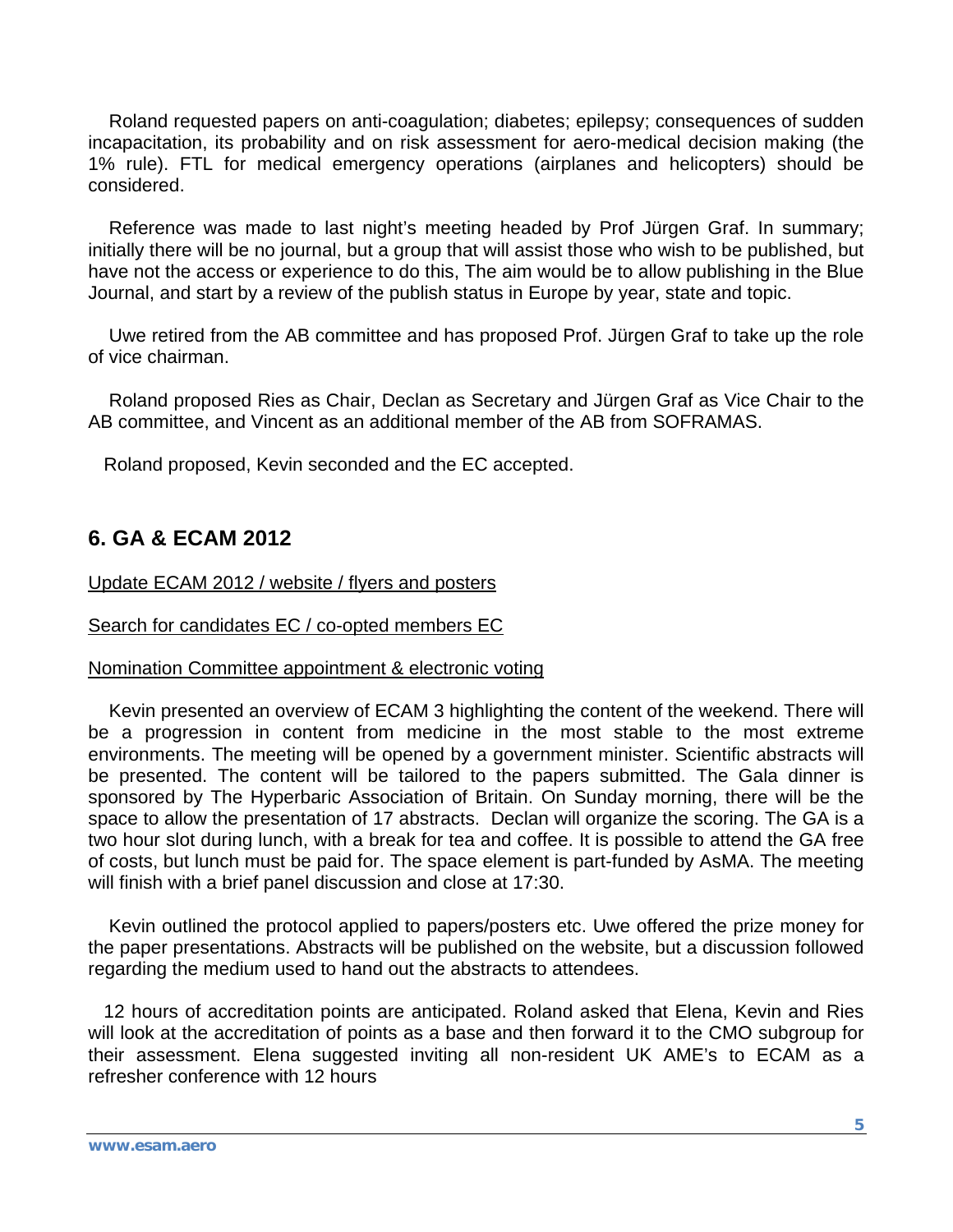In parallel and for the partners, there will be a guided tour of Westminster Abbey with lunch, then free time until the Gala dinner. On Sunday, there will be a bus to London for free time. Further details are available on the dedicated website already in place. Insurance cover is in place. No sponsorship to date. ESAM, BHA, AAME offered to sponsor the drinks reception.

 Roland invited the members of the EC to consider their positions as candidates in the upcoming GA election for the new EC. The new EC may consider co-opting members such as Roland, as Liaison officer to EASA; and Elena, as Liaison officer to the IAC and Eastern Countries.

 The former Nomination Committee remains extant as no new committee was proposed at the last GA due to oversight. A discussion followed about how to rectify the deficit with a number of options proposed, including an extra-ordinary GA.

 Decision: Kevin will highlight this issue in the Blog, and Paolo will forward an invitation to dissent to all societies. A period of two weeks will follow awaiting a response. In the absence of dissent, the extant Nomination Committee will continue to function.

 Roland has started a timetable which includes which votes and appointments have to be made each year.

### **7. Budget**

End fees 2011 and start 2012

#### Membership certificates

Carla presented an overview of the current budget and of the financial state of ESAM.

The EC should suspend members who have not paid in past two years.

 Kevin as per the statutes, write a letter to the concerned members advising of suspension in the absence of mitigating circumstances, within the period of one month, and payment of the fee. The letter will be signed by Roland. Carla will double check the fees.

 All agreed that Mr. Seppe Celis be paid his fees and commented on the quality of his work and a willingness to continue to engage his services to ESAM.

 Roland will await the report of the auditors to be returned to him on behalf of the EC. Kevin asked if there will be a tax liability. Carla said that we will be notified when we need to forward the accounts.

 Decision: The accounts have been approved by the EC and they will now be sent down to the auditors in accordance with the statutes.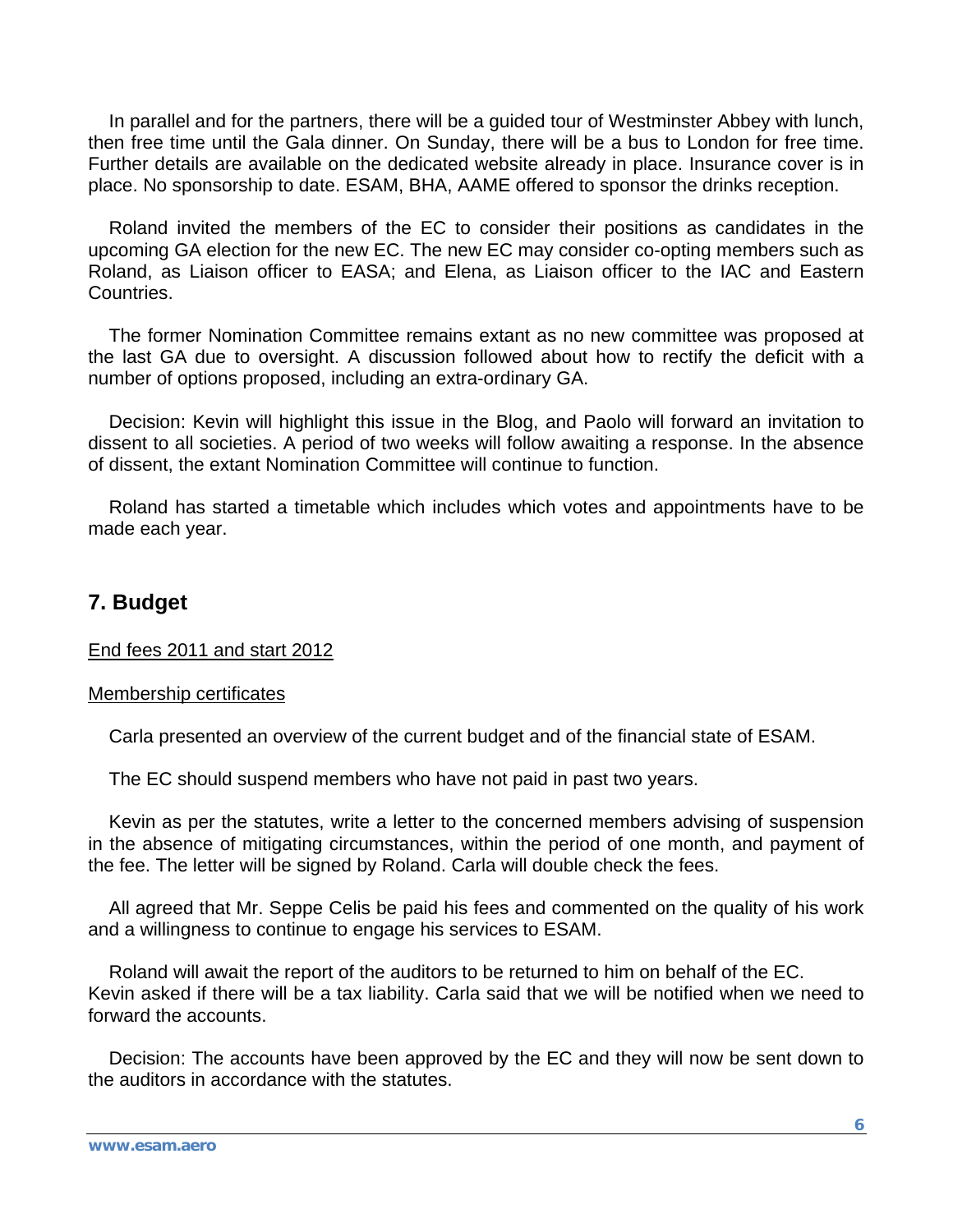Carla showed the options of the membership certificates. Roland will be responsible for creating an electronic version and sign the certificates. Afterwards they can be sent out electronically by Carla.

 Kevin said we are on target for the bank balance as per the financial plan in 2011. Keep the 2011 fees plan for 2012. Consider what the money ESAM has will be used for. Will it be as an assist for people to attend the ECAM? Lars and Anthony suggested that there be a support fund. The EC would investigate how individuals could apply for subvention if they present an accepted paper at ECAM. Elena pointed out that fees and salaries vary across Europe. The criteria for subvention need to be established.

 CAMA would apply in the near future for associated membership. The Baltic States and Portugal were contacted to apply to ESAM, but are not yet ready The Ukraine and Belarus groups are still considering membership. Elena and Paolo pointed out some of the issues that have presented difficulties to progress for these groups.

# **8. EASA**

#### Review group & expert

#### Meeting Medical Group

#### Debriefing 3 ESSI groups

 Roland presented an overview of the current review group Part Med and expert group for cl3 ATCO. For this purpose Roland asked for the presentation of Elena on the mutual recognition of refresher training across Europe.

 After each SSCC Roland publishes a summary. Rulemaking could be carried out in future by stake-holder groups under EASA supervision, but Annette Ruge has stated that this will remain the preserve of EASA for medical issues. A long discussion about the mechanisms at play and their implications in the rule making process ensued.

 There will be no central database due to many national differences in definitions of unfitness.

A European medical textbook for aviation is very unlikely at short term.

 Roland clarified the position regarding him at the Medical Expert Group (MEG). Uwe and Jürgen will represent ESAM as Roland represents Eurocontrol in the MEG.

 Anthony (EHEST ESAM Representative) gave a briefing on the history and development of the safety systems with a goal to reduce the accident rate by 80% in 10 years from 2006 to 2016. The International Helicopter Safety team, IHEST works with that group through EASA. There has been a slight reduction in accidents, but now have to look at why it has not been as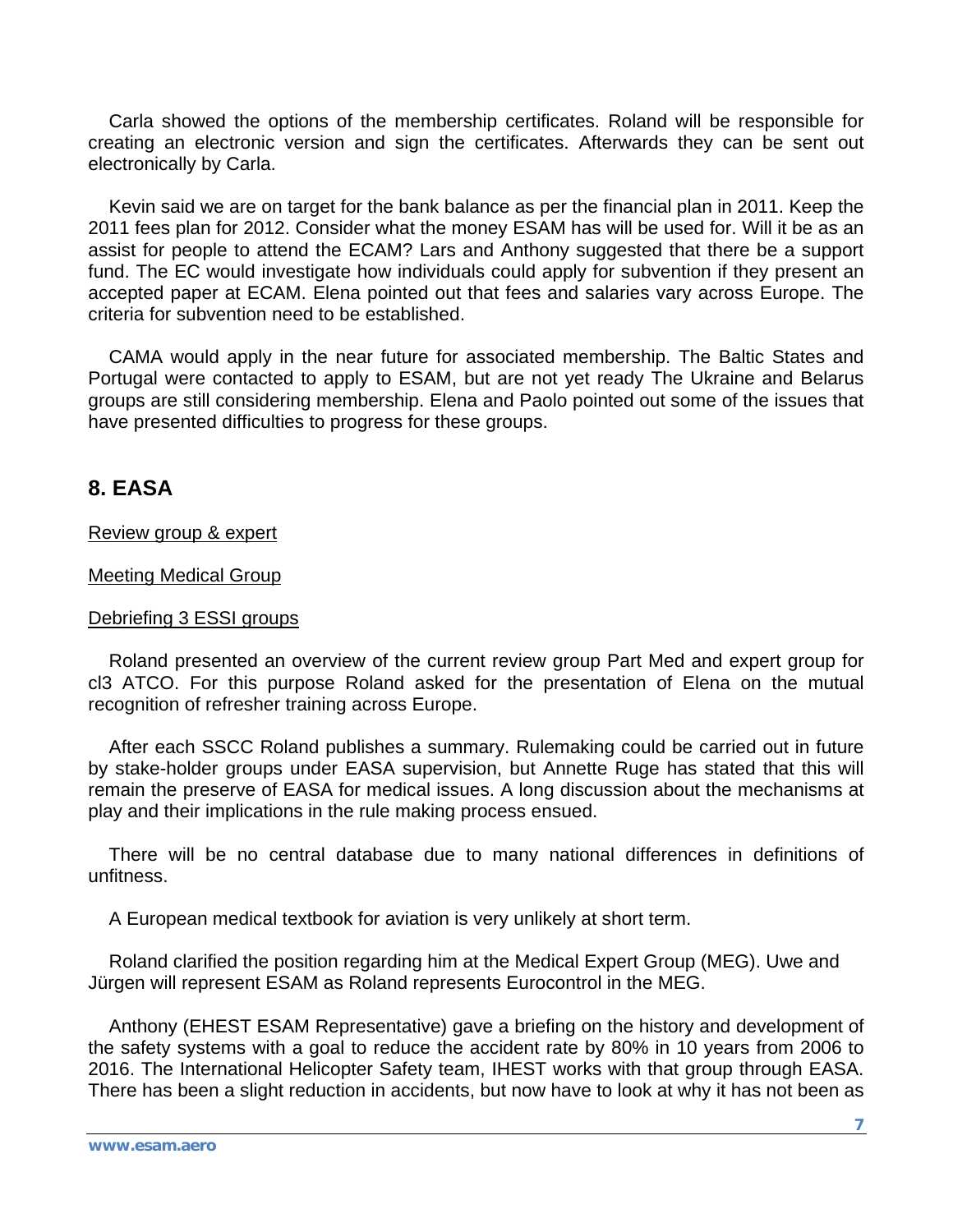dramatic. Every country in the world is expressing interest in being involved in this process. The subgroups work very hard and come at the problem from many angles. We need to be more than just the observers at such a group. We would need to be active in the subgroups. What is our mandate? What is our expertise? What should our involvement be?

 Lars spoke about the work of ECAST. In 2005, the ECAST looked at the areas where input was needed. They are trying to find out how to work with agreements and all the participants have signed a pledge that they will take the information back to the industry and implement them. Lars proposed that the EC and The AB to look into the safety plan framework. They have five issues. If we have medical experts relating to these issues then we can move forward. Elena led a discussion regarding human factors in incidents and the need for their recognition.

 Roland mentioned the European Human Factors Advisory Group (EHFAG), do they have experts? Anthony put the question, "How do these groups achieve what they do?" Do we apply their processing techniques to our work? Maybe we should set up subgroups for us to work in? E.g. on fatigue. Is it of value? These people are very well educated. We could discuss the concepts of changing our protocols and ask if they thought that they are of use. I think we need to engage with the pilots. Standards should have to do more with the function and the operational input of the medical issue in the pilot's activity.

 Roland asked Anthony and Lars to find mechanisms that could be useful to ESAM and how we could engage in this process

EGAST sub group report not available.

 Decision: Patricia will report on the next meeting. Anthony said the paradox is that we don't have anyone to be there about LAPL.

# **9. AsMA**

ESAM Scientific Meeting during AsMA Congress in Atlanta May 2012

AsMA / ESAM lunch

Publicity in the Blue Journal / committees & luncheons flyer

Future participation AsMA during congresses

Representative from AsMA

 With the exception of Lilla and Paolo the EC-AB will be in Atlanta. Roland confirmed details of speakers etc. have been forwarded to Seppe. Prof Felice Strollo will attend AsMA only if the cost can be shared between ESAM and The Italian society.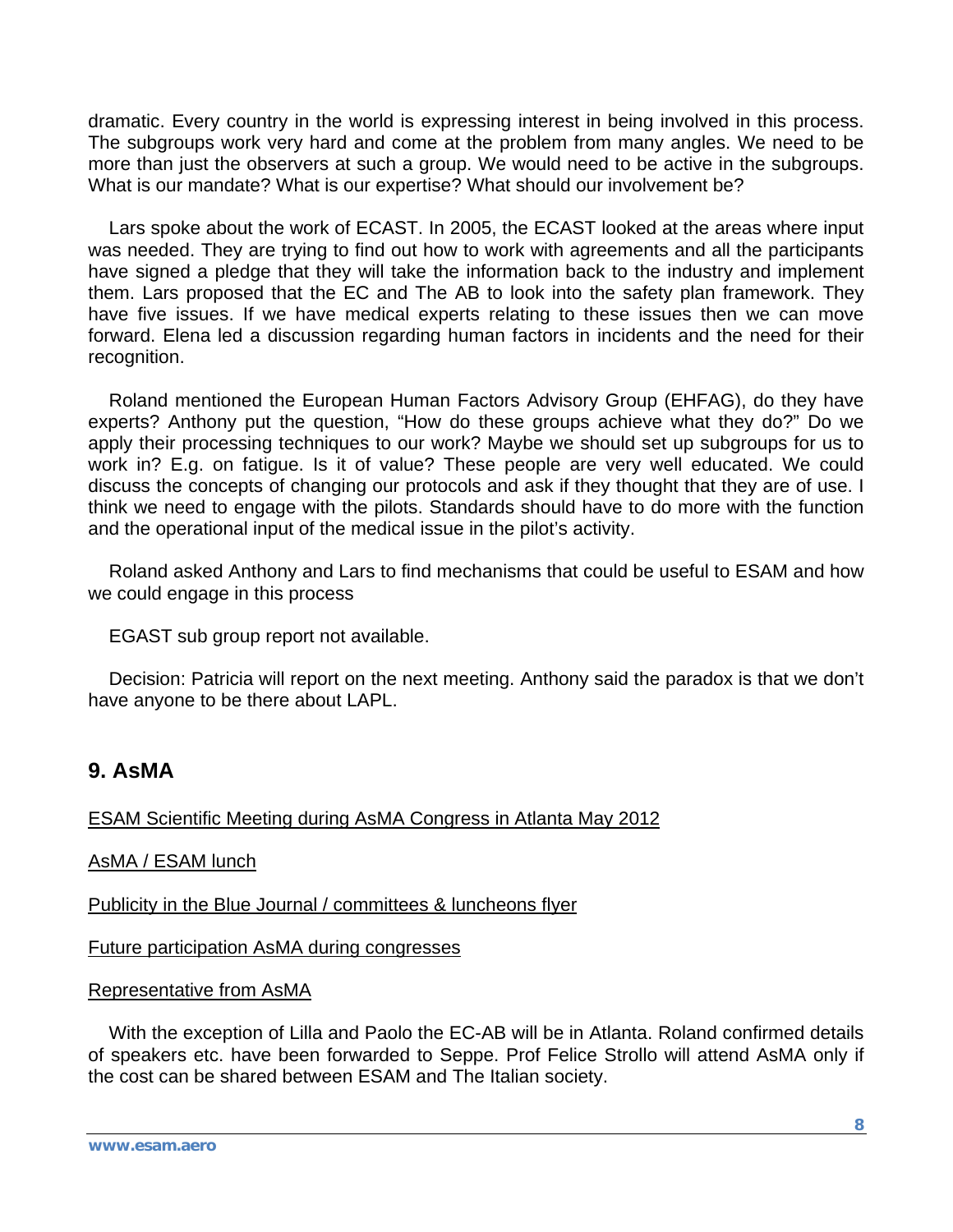Since lunch food from the hotel is very expensive, we will bring typical (and acceptable to the customs) food from our countries to the meeting, but beverages will be bought by ESAM.

 The publicity for the ESAM scientific meeting at AsMA will be published in the April (congress) issue.

 Roland asked Hans to set up again the very useful annual lunch of AsMA and ESAM leaders to discuss further collaboration especially since the AsMA congress in Europe has been deferred.

We have invited AsMA to confirm who the representative to ESAM will be.

# **10. Training**

#### Input of conferences to the CMO Forum

 Elena presented the current status of the syllabus, now referred to as the Learning Objectives. The document is very good. The only issue is that the ATCO and cabin crew component might require some experience of their working environment. The new ICAO Competency based training is the way forward. The new regulations including AME training will be more rigid under EASA than under the JAR.

 We will see how to use the ICAO syllabus as a base line. A discussion followed regarding the role of ESAM in training and where the emphasis should be. Roland said we can offer technical advice, but the European process means that our advice can or cannot be taken into consideration. It was agreed that we should continue to make statements regarding our concerns, e.g. about LAPL and GMP, not to do so equates to agreement. A discussion about private health care ensued.

 Decision: Elena was asked to draw up a statement detailing the concept of the full medical file and the basic level of training that is required to examine for the LAPL. Elena, Uwe, Anthony, the French University representative will meet in early April to draw up a statement of the competences required by AME's. Dr. Tony Bachelor, the head of training in aviation medicine in UK and other ESAM members will be invited for the meeting. The final EASA review of the text will be by January 2013.

 Anthony suggested setting up a survey of the impact on flight safety with the introduction of LAPL. Consider the use of training for GPs to assist them. Uwe expressed concern that everyone is waiting to get the training for AME, because doctors think they don't need it anymore. Most of the Class 2 will revert to LAPL and get the medical by the GP. Elena will look at the safety data and the impact by changes such as the introduction of the NPPL.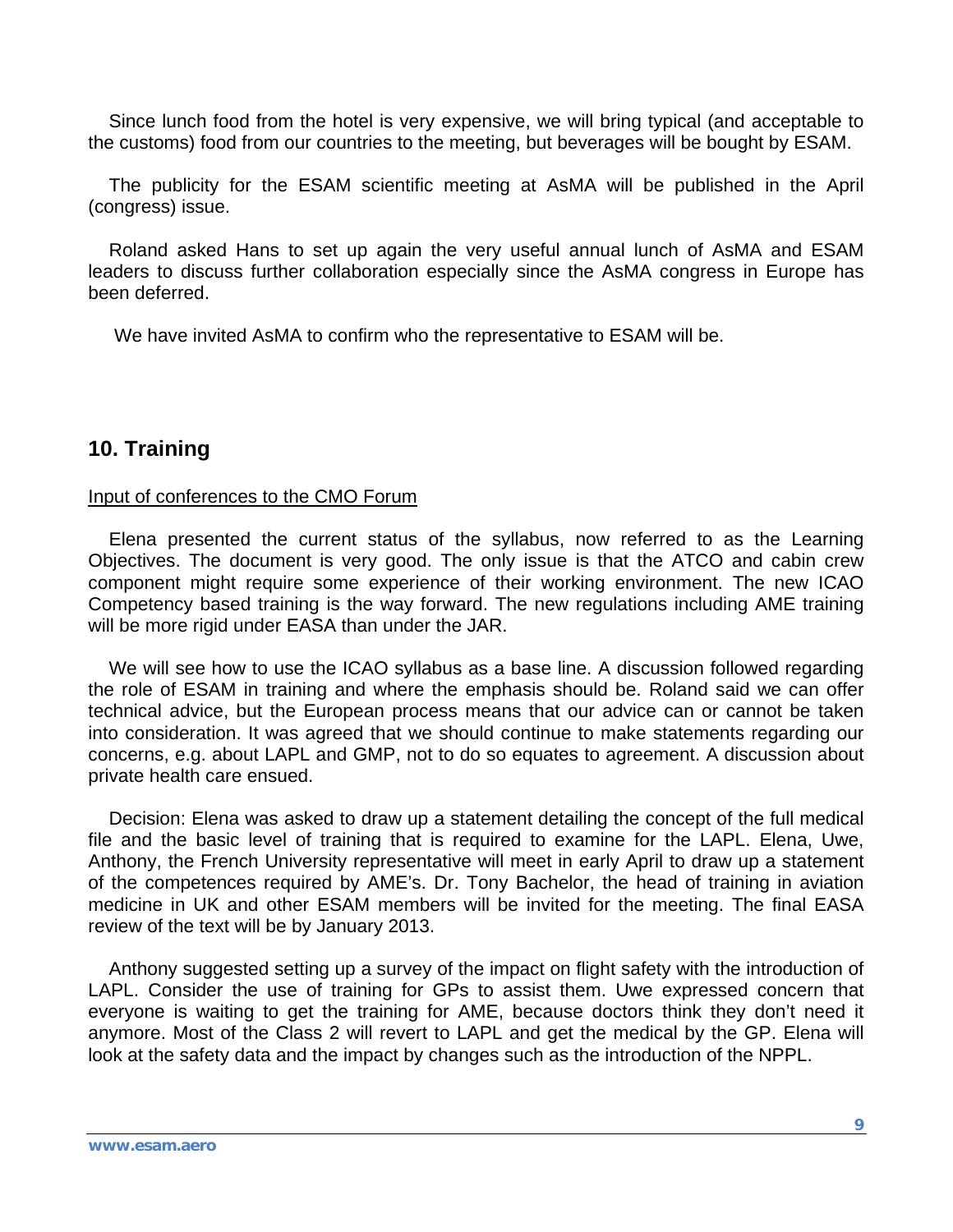Roland said ECAM is now included as an acceptable source of training, but no refresher courses submitted yet by the national associations to get the accreditation points equally accepted throughout Europe.

 Decision: Paolo will write to the national associations asking them to seek European accreditation of their refresher courses by sending them to ESAM. This should also be highlighted at the website.

### **11. Website**

#### Status debriefing

#### Publication external papers

 Lilla spoke of how the website is hit and used by the members. The search items are there to assist in planning for the future. She is open to ideas as to how it can be developed including opening up to the public and plans to have a photo competition and offer prizes. Lilla presented a summary of a proposal from a free-lance journalist interested in working for ESAM. A discussion followed regarding the merits and perils of engagement with the media. Kevin said we have good communication with the people that we need to speak to. Elena felt we should invest in the website. A discussion followed regarding the ramifications of media involvement. We need to set up someone to be that speaker with media training and have the sanction of the EC to respond to an invitation to the media. They should have media training.

Decision: Lilla will propose a communications plan.

 Discussion took place of the type of issues that can be published and their location on the website. These papers do not reflect the views of ESAM. We should develop criteria that dictate what can be published.

Decision: Ask Ries "what the criteria would be in the AB for publication on the website?"

 We should start a glossary in all published texts in order to find back in future which discussions were held and decisions already made, via a software search system.